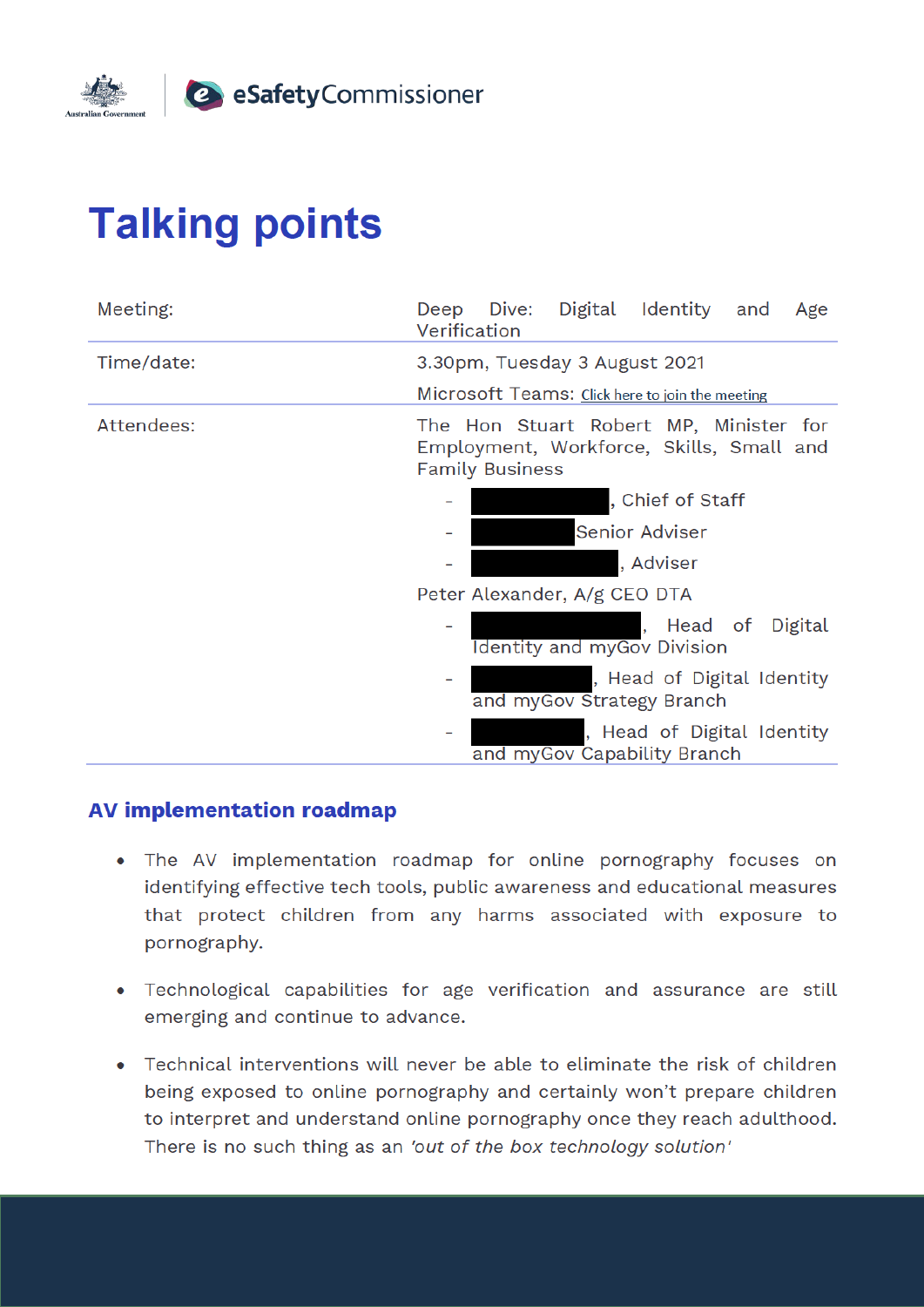- We believe there is a multilayered approach to harm minimisation that needs to be taken - which includes a combination of technological solutions, education and awareness raising.
- That's why we'll also be consulting with tech companies, academics and not-for-profits to better understand what other measures exist to restrict access and how to better educate children on distinguishing healthy intimate relationships from extreme or violent sexual behaviours.
- The process for designing the implementation roadmap will also include interdepartmental meetings, so that the roadmap is informed by any other efforts that government agencies are making on age verification and mitigating children's access to age inappropriate content or activity.
- A call for evidence will be published on eSafety's website w/c  $9<sup>th</sup>$  August, and will act as an information and evidence gathering exercise. Targeted questions will be posed to different sectors to help inform and direct our second phase on consultations which will commence in Q2 2021.
- Through our call for evidence and consultations, we hope to gain an understanding of the safest, more secure and privacy-protecting methods of restricting children's access to pornography. This will ensure that any recommended AV systems present appropriate and effective measures which receive general support from both industry and the general public.

# **AV survey**

- In May, we undertook a small-scale community survey (1,200 adults) to better understand the awareness of AV technology amongst the Australian adult community, their perceptions and experiences of AV and their views on government implementing such a system.
- Our key findings centred around the following themes:
	- o General community confidence to use online technologies was greater than their confidence to remain safe while using these same systems (70% vs 61%).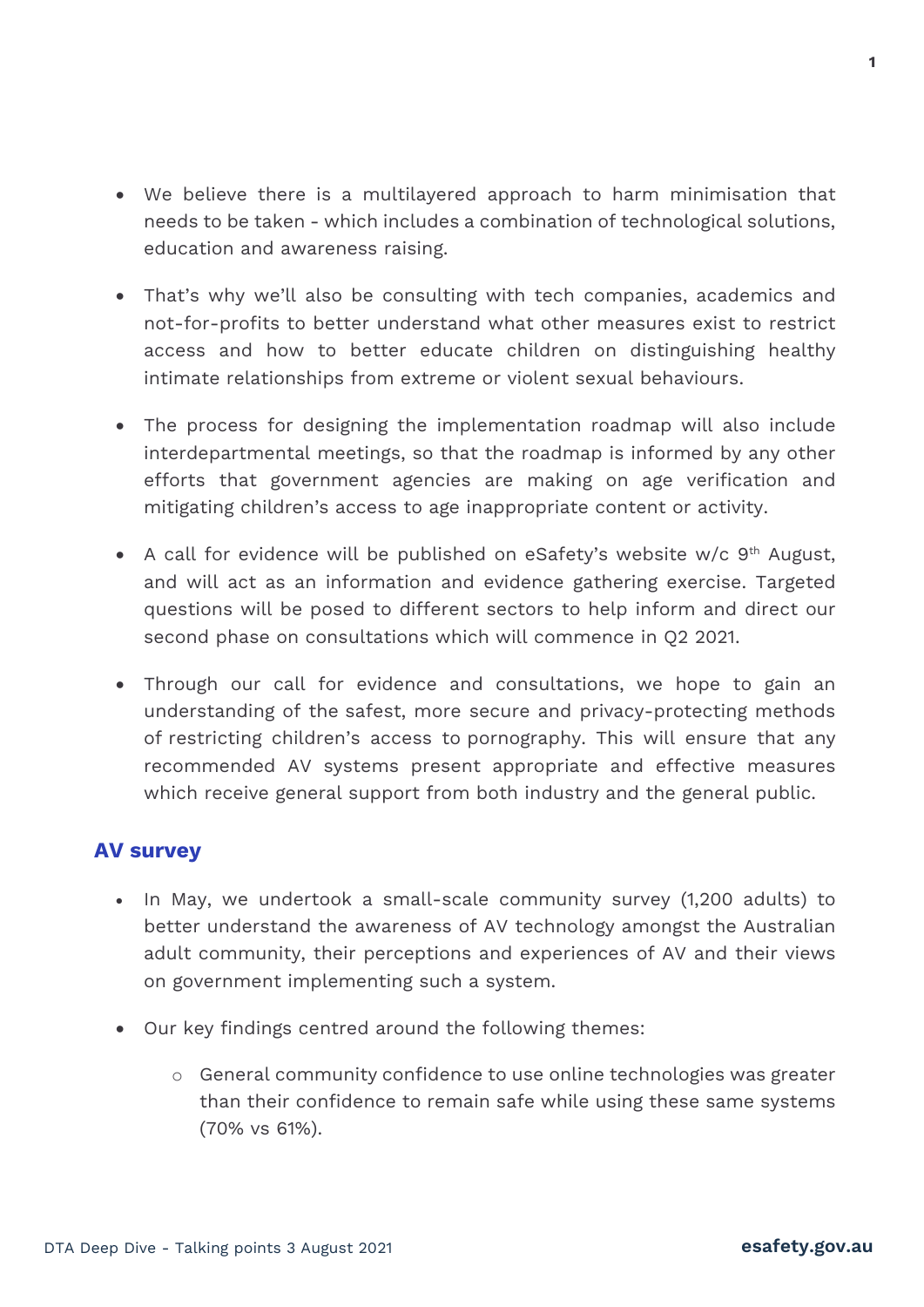- o Much work still needs to be done in educating the general community and raising awareness of 'age verification' as a concept and its application in ensuring access to online pornography reflects a minimum legal age.
- o The general community was very unfamiliar with 'age verification' conceptually and in practice.
	- There was approx. 70% awareness of 'identity verification' as a concept versus 51% for age verification and only 5% awareness of terms such as 'age gating'.
- o There was broad support for using AV for online pornography, but this was coupled with some scepticism. The benefits of age verification were well recognised, particularly in terms of providing safeguards for children. However, almost half of respondents were ambivalent or sceptical that the government could successfully implement an AV system.
- o Government systems were considered best placed to process personal information (41%), but respondents also felt people would not feel comfortable providing their personal data to any organisation for age verification purposes.
- o Knowledge on the security of the system that conducting age checks and having evidence that the system actually worked were the most important factors for people supporting implementation.
- o Date of birth (73%) and driving licence (62%) were nominated most frequently as appropriate personal information to provide for age verification as part of accessing online pornography.

# **eSafety's interest in DTA's pilot**

• The DTA's digital ID framework is one method of age verification that we will be exploring as a potential technological solution in our roadmap.